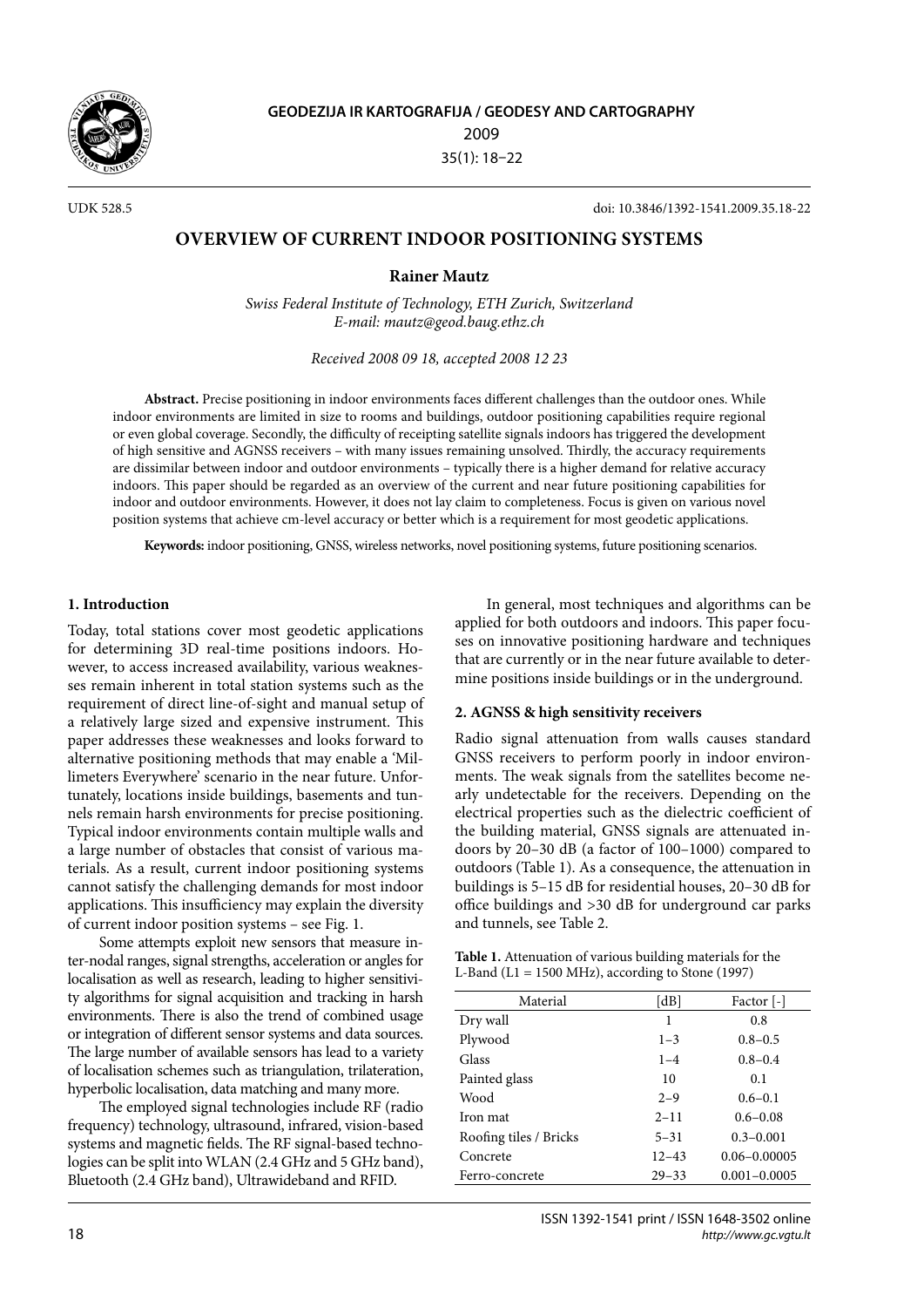

**Fig. 1.** Current positioning systems according to their accuracy and coverage area

**Table 2.** Signal strength in decibel watt (decibels relative to one watt) of GNSS satellites

| Environment | [dBW]   | Comment                                                   |
|-------------|---------|-----------------------------------------------------------|
| Satellite   | $+14.3$ | signal strength delivered from<br>satellite               |
| Outdoors    | $-155$  | unaided fixes OK for standard<br>receivers                |
| Indoors     | $-176$  | decode limit for high sensitive<br>receivers              |
| Underground | $-191$  | decode limit for aided, ultra-high<br>sensitive receivers |
|             |         |                                                           |

The AGNSS or AGPS (Assisted GPS) addresses this problem. AGPS is successfully used for localisation of mobile phones. A data link via mobile phone provides information of the satellite Ephemeris, Almanac, differential corrections and other relevant information that is normally obtained from the GNSS satellites directly. As a consequence, the AGPS receiver can more easily lock on the satellites and obtain a fix position – assuming that some weak GNSS signals can be received.

In order to make use of the weak satellite signals indoors, the low signal to noise ratio is improved by integration over multiple intervals, which, on the other hand, requires longer acquisition times. Massive parallel correlators in the GNSS receivers are used to reduce the computing time and power of the receiver during the correlation process by a factor of 500 or more (Eisfeller *et al.* 2005). Furthermore, AGPS provides external frequency information that reduces the search interval for the GNSS satellites.

Eisfeller concludes that acquisition of GNSS signals in environments with signal attenuation of >25 dB (basements, concrete buildings) is not possible without AGPS. The AGPS accuracy indoors does currently allow room identification. In order to provide cm-level accuracy, the AGPS will need to be enhanced by DGPS methods. Currently, with the use of SBAS (Satellite Based Augmentation System) 10 m accuracies are typical for indoor environments (e.g. Opus III from eRide).

Lachapelle (2004) concludes that the currently achievable performance indoors can serve the emerging location-based services market. With better signal tracking, the use of new GPS and Galileo signals and various improvements within the next 10 years, a new level of indoor performance with GNSS will be reached.

#### **3. Pseudolites using GNSS similar signals (LOcata)**

The Locata technology consists of a network of terrestrially-based and time-synchronised pseudolite transceivers, as shown in Fig. 2, that transmit GNSS-like signals for single-point positioning using carrier-phase measurements. Barnes *et al*. (2003) achieved a real-time positioning standard deviation of 6 mm or 1 cm 93% of the time to a maximum of 100 m distance. In a kinematic test, 16 mm standard deviation with 82% values being less than ±20 mm. The authors conclude that their system can operate indoors and outside anywhere within sub-cm accuracy despite multipath errors. The Locata Technology Primer (2005)



**Fig. 2.** Locata antenna (Barnes *et al*. 2005)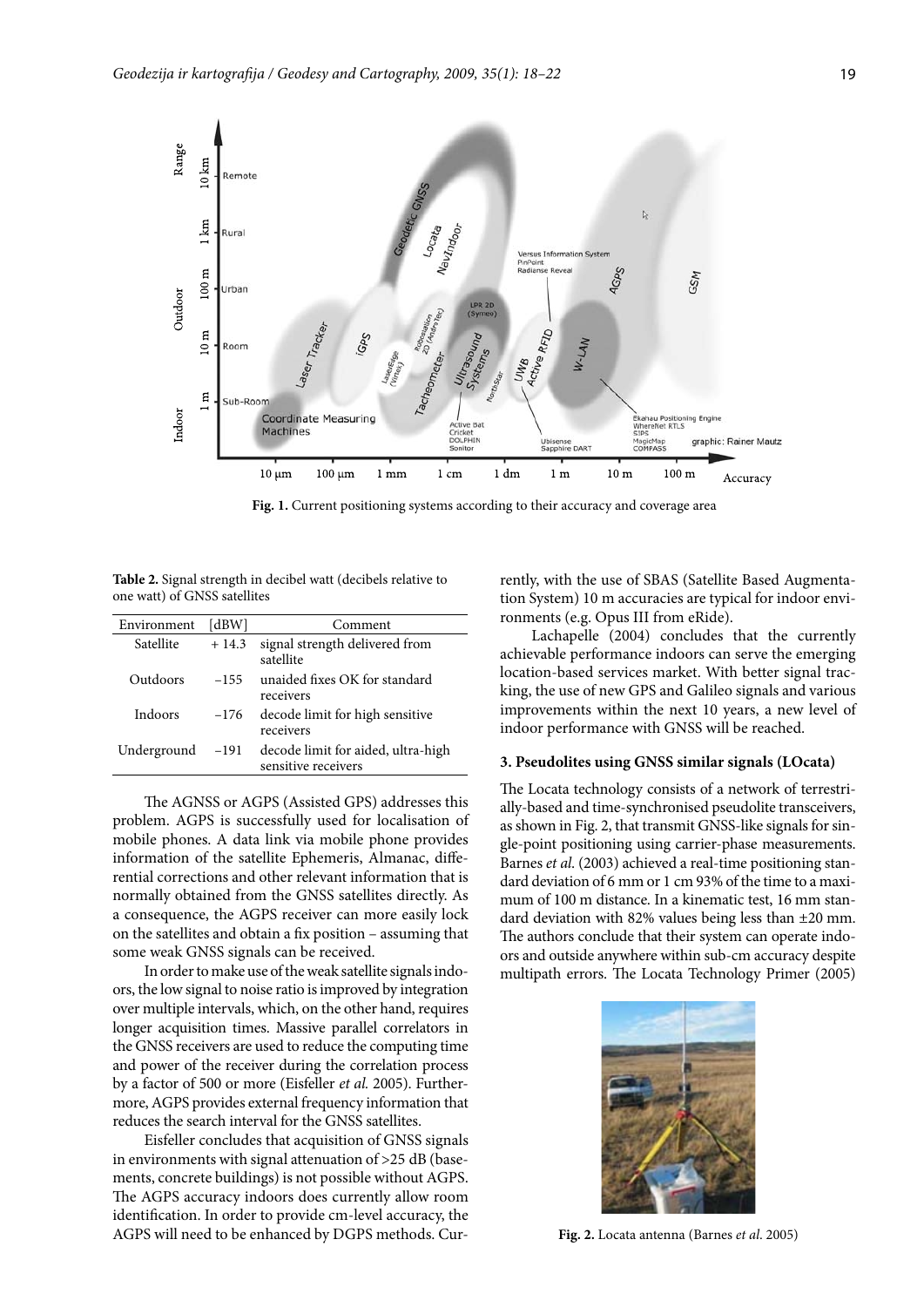

**Fig. 3.** Leica Laser Tracker LTD 840 and Absolute Tracker AT901. Pictures from EMO Hannover and Magazine Archives

demonstrates a standard deviation of better than 5 mm indoors. Barnes *et al.* (2005) demonstrate the suitability of the Locata technology for machine tracking/guidance in factories or warehouses where GNSS satellite coverage is limited. Barnes *et al.* (2007) conclude that movements of less than 1 cm can be detected. Due to the signals being orders of magnitude stronger than GNSS, Locata signals can penetrate walls. However, the performance degrades to decimetre level accuracy inside buildings.

## **4. Laser tracker (Leica Geosystems, Faro, ATT)**

Laser trackers as shown in Fig. 3 are usually portable instruments that combine angular and distance measurements using a laser interferometer or an absolute distometer to determine 3D coordinates. A typical maximum range is 15 m, expandable to 30 m or 70 m. Accuracies of 0.001" or 10 μm + 5 ppm (μm/m) can be reached. The principle is that a laser tracker sends a beam to a reflector sends it back to a rotating sensor – in order to determine the horizontal and vertical angles to the reflector. For dynamic tracking, the system can follow the target automatically via the survey beam.

#### **5. Resection using infrared Laser (iGPS)**

iGPS is a high-precision tracking system offered by Metris that allows monitoring of several sensors simultaneously. It has a range from 2 m to 80 m for indoor and outdoor applications. According to the manufacturer, an accuracy of ±0.1 mm for 3D positions can be reached. The principle is that 2 or more iGPS transmitters continuously send out infrared signals and rotating fan-shaped laser beams. According to Fig. 4, the first laser beam follows the second at a 90° angle. Both laser beams have an inclination of 30° from the vertical (one to the left, the other 2 the right). The vertical angle between transmitter and sensors is determined by the time interval between the 2 laser beams. The horizontal angle can be derived from the time interval between a third signal that is sent out every other rotation and the arrival of the laser beams. With receiving light signals form multiple transmitters simultaneously the own 3D position of a sensor is determined from multiple horizontal and vertical angles by spatial forward intersection. A more detailed description of the system can be found in Krautschneider



**Fig. 4.** The 2 rotating fan-shaped laser planes of iGPS, graphic from Metris



**Fig. 5.** iGPS transmitter and sensor during a test in a tunnel

(2006). He concludes that the dynamic mode allows realtime applications such as machine control and monitoring. Fig. 5 shows some system components.

#### **6. Positioning using TOA/TDOA measurements**

Various indoor localisation systems employ the Time Of Arrival (TOA) or the Time Difference Of Arrival (TDOA) methods for ranging between nodes of a network. Different types of signals are used to infer the inter-nodal distances.

## **6.1. Ultra sound systems**

The beacons are typically static units that are mounted on the ceiling above the mobile listeners. The beacon unit broadcasts periodically ultrasonic (US) pulses and simultaneously radio frequency (RF) messages with its unique ID number. Using the TOA information from different beacons and the temperature corrected speed of sound measurement; the listener calculates its distances from the beacons. Because RF travels about 106 times faster than ultrasound, the listener can use the time difference of arrival between the start of the RF message from a beacon and the corresponding ultrasonic pulse to directly infer its distance from the beacon. The position of the listener can then be determined based on the beacons' coordinates and the measured ranges. With several distances to known reference beacons being available, the 3D coordinate position can be determined using a trilateration or multilateration technique. However, there are several disadvantages when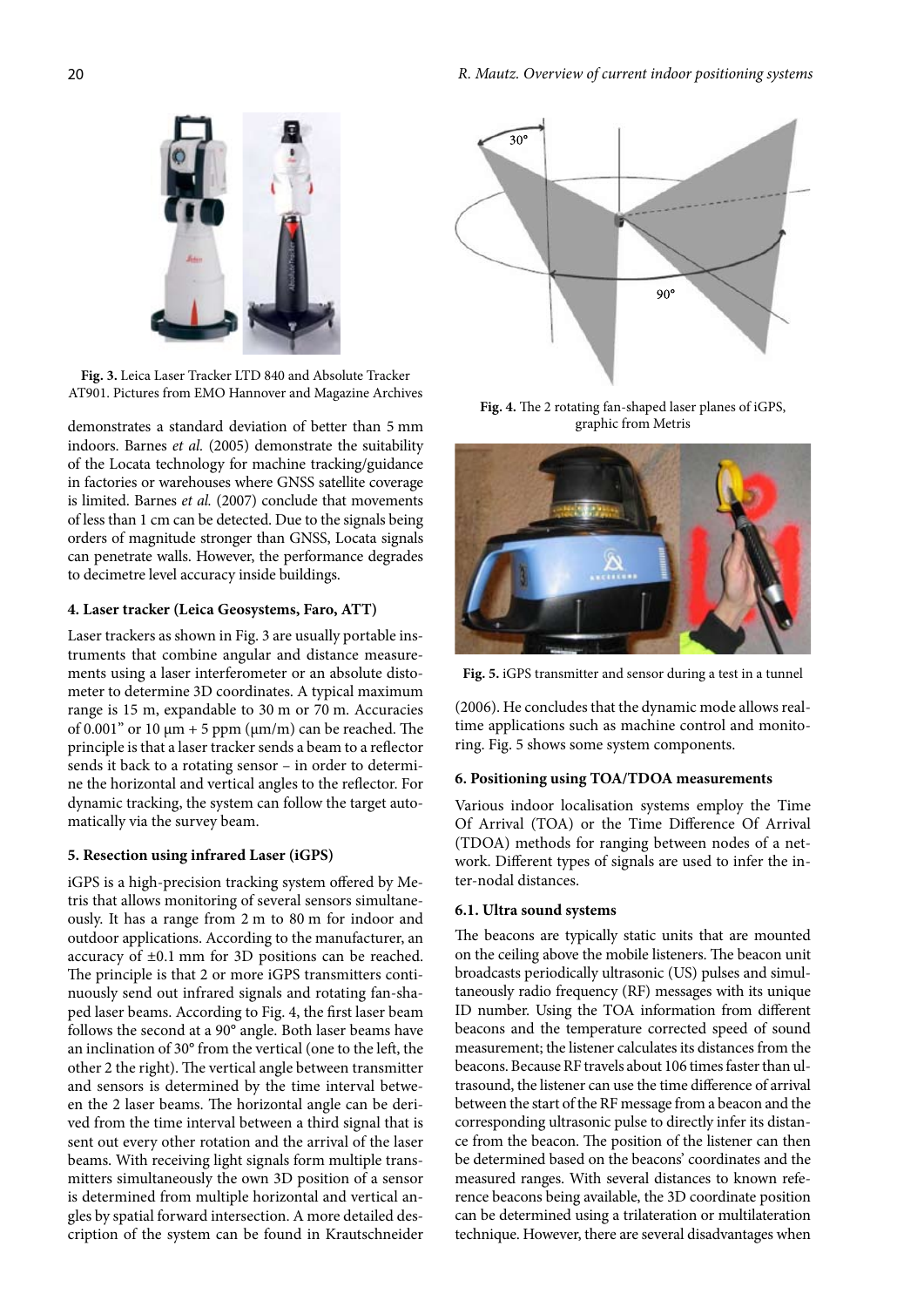choosing Cricket as a platform for positioning and tracking, because the ultrasound is sensitive to temperature variations and multipath signals.

#### **6.1.1. Crickets**

The Cricket nodes are tiny devices developed by the MIT Laboratory for Computer Science as part of the Project Oxygen. A 3D positioning accuracy of 1–2 cm can be reached indoors within a maximum volume size of 10 m. A Cricket board is shown in Fig. 6. The Cricket unit can be programmed either as a beacon or listener. Real-time tracking is generally possible with an update-rate of 1 Hz. The system details are given in Priyantha (2005).



**Fig. 6.** Cricket unit / RS232 cable assembly

## **6.1.2. DOLPHIN**

Distributed Object Locating System for Physicalspace Internetworking (DOLPHIN) is described in Fukuju *et al.* (2003) and Minami *et al.* (2004). An accuracy of 2 cm could be reached on a test bed of 3 m in size. A prototype implementation of the nodes is shown in Fig. 7.



**Fig. 7.** DOLPHIN units, picture from Fukuju *et al.*

#### **6.1.3. Active Bat**

The Active Bat System is the pioneer work in the development of a broadband ultrasonic positioning system. It consists of roaming Active Bat tags, which transmit an ultrasonic pulse, and fixed ultrasonic receivers mounted on the ceiling. The Active Bat system measures the distance between a tag and a receiver based on the time-of-flight of the ultrasonic pulse, and computes each tag's position by performing multilateration. The Active Bat system also provides direction information, which is useful for implementing many ubiquitous computing applications. However, Active Bat employs centralized system architecture and requires a large number of precisely positioned ultrasonic receivers. The system is described by Hazas and Hopper (2006). It was shown to have 2 cm accuracy. The 3D accuracy of a synchronous receiver is better than 5 cm in 95% of cases. The principle of operation is shown in Fig. 8.

#### **6.2. Radio frequency systems (WLAN, Bluetooth)**

Symeo offers a 2D positioning system based on TDOA distance measurements in the ISM-Band (5.8GHz). Fixed reference transponders acquire the distances to rover antennas (Fig. 9). The positions are determined by a lateration technique. A position accuracy of 5 cm can be reached. The system is designed for dynamic applications, e.g. for tracking cranes and transport vehicles.



**Fig. 8.** The principle of the Bat Ultrasonic Location System. Picture from the Cambridge University Website



**Fig. 9.** Symeo antennas and transmitter, picture from Symeo

#### **7. Positioning by signal strength**

A common approach for ranging is simply to exploit the signal attenuation without requirement of clock synchronization. The Received Signal Strength Information (RSSI) is taken to estimate distances between transmitters and receivers. Various signals can be used – usually RF signals such as WLAN or Bluetooth. The location is then determined from the distance estimation form multiple transmitters by tri- or multilateration. Alternatively, for special indoor environments, an initialisation or training phase is carried out. Hereby, a rover is moved to each location and a signal-strength characteristic is derived. For position determination, the current RSSI characteristic is compared with the data-base and matched to the best fit. However, the reliability and accuracy of such a system does not meet the requirements for geodetic applications. Usually the estimated position varies by a few metres.

#### **8. Conclusions**

From the diversity of present positioning systems can follow that there is no overall solution for positioning yet. While GNSS have become the dominating system for open-sky, several systems share the indoor market; each having its own drawbacks, such as low accuracy, sophisticated infrastructures, limited coverage area or inadequate acquisition costs. The main problem is the direct line of sight that most systems require, but indoor environments hardly provide. The usage of signals that can penetrate building materials may overcome this problem in the near future.